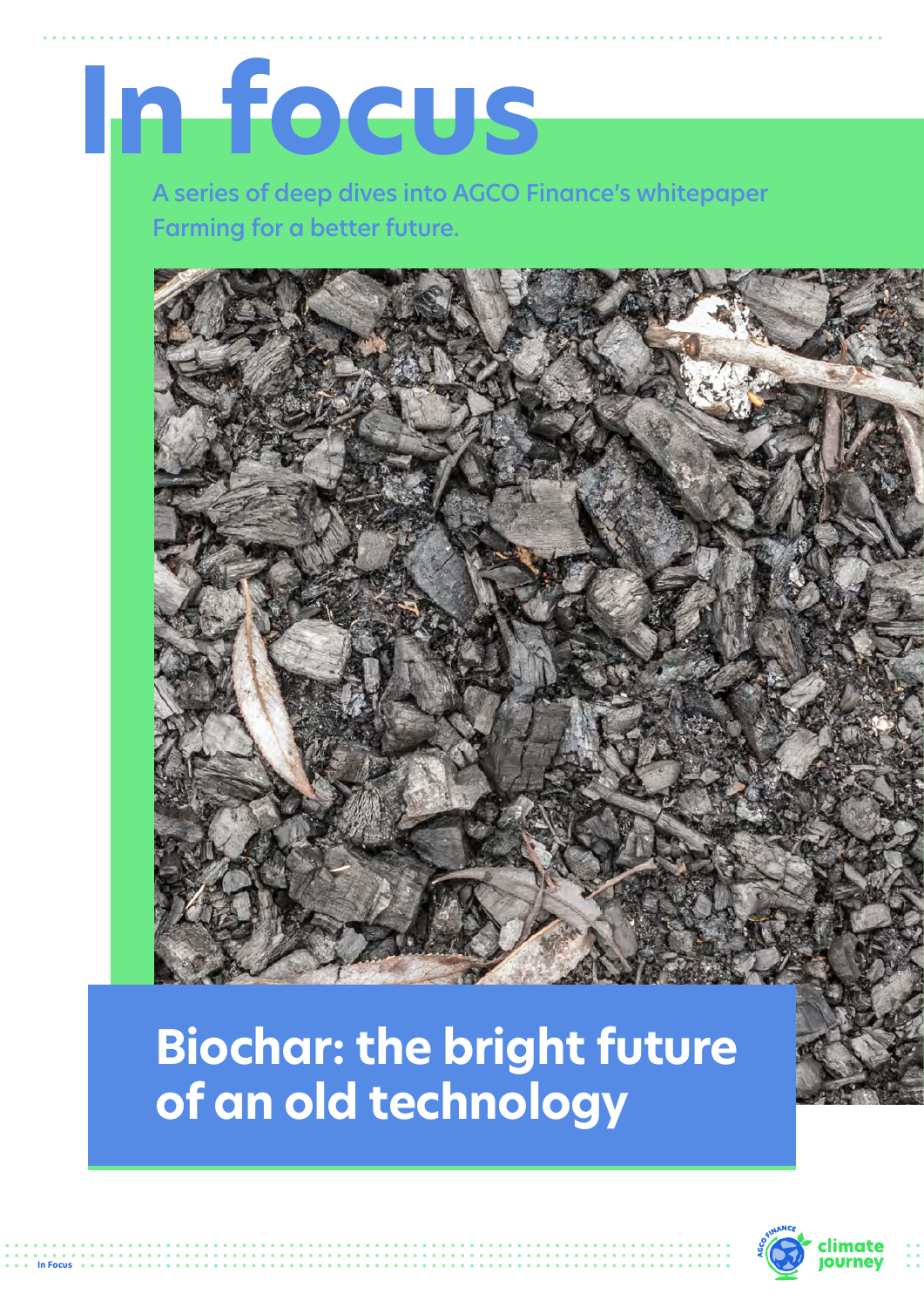# | **Introduction**

In a past age, thousands of years ago, farmers in the Brazilian Amazonian forest utilized a 'dark earth' to enrich their soil and maximise crop yields in a challenging tropical soil environment. Known today as biochar, this carbon-rich material is being explored for its extensive properties which could help us deal with two of the biggest challenges in world agriculture today: enhancing soil fertility and mitigating climate change in a way that agriculture could provide the food needed for the ever growing and urbanizing populations sustainably.

Modern responses to growing demand for food have not been ideal. The excessive use of chemical fertilizer and pesticides to maximise yields have led to the lessening of soil fertility, nutrient imbalances, and emissions contributing to global warming.

Bluntly, these methods have depleted soil fertility and increased GHG emissions, when we know they must be cut. Presently, agricultural production contributes to an estimated 25% of total world greenhouse gas emissions.



## | **The oldest new thing you've never heard about**

'Dark earth' or biochar results from the burning of biomass such as tree and crop residue, grasses, manures, agricultural waste and wastewater sludge at high temperatures under low oxygen conditions, a technology known as pyrolysis.

In a TED talk eight years ago, former manufacturing engineer Wae Nelson referred to biochar as 'the oldest new thing you've never heard about'. He extolled its qualities to store nutrients, water and micro-organisms, key ingredients to soil fertility, as well as its future role in storing carbon and mitigating climate change.

Not surprisingly, researchers are looking closely at this material to see what it actually does in the field. And reports have been largely promising, showing that it significantly enhances soil quality, crop yield, and soil carbon sequestration.

Drilling down, research shows that it enhances soil microbial activity and soil properties such as PH, bulk density, organic carbon and water holding capacity. And that it enhances soil nutrient bioavailability, cuts down on the leaching of nutrients and immobilizes toxic elements.

**In Focus**

The potential value of using biochar is not just about maximising crop yields and soil fertility but also about enhancing agriculture's capacity to mitigate climate change, especially pertinent when we know that the world's soil is the largest terrestrial reservoir of carbon that we have. The top one meter is estimated to contain roughly double the amount held in the atmosphere. According to research, 12% of total man-made carbon emissions could be offset by shifting from slash and burn to slash and char.